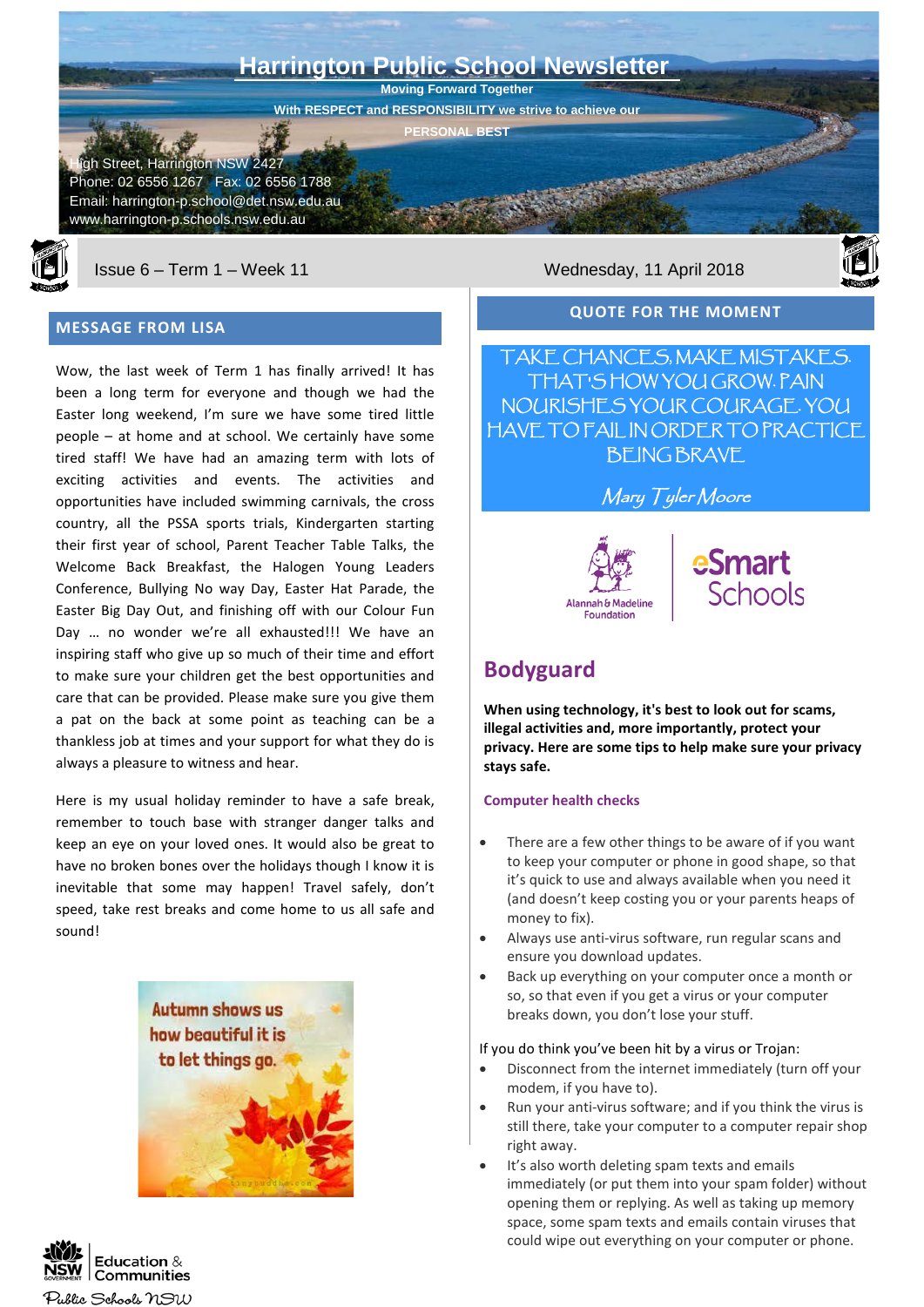#### **ANNUAL SCHOOL CONTRIBUTIONS**

The time of year has come again when we ask our families to pay their Annual School contributions. The contribution is \$20 for one child, \$30 for two children and \$35.00 for a family. This payment can be made through the Parent Online Payment (POP) system which can be found on our school website, or at the front office either by cash or EFTPOS.

These contributions are important to us as it's how we maintain costs for class books, pencils, paint and other general supplies. The more contributions we get the more money can be put into resources for our classrooms. Last year we had 32% of our families contribute which was more than the previous years. We would love to get more families contributing this year to see the percentage keep growing.

To date we have had 17% of families pay their fees - thank you to those families who have paid, we are aiming to beat last year's total of 33%  $\odot$ .

**A reminder to families to please, when possible, make payments to the office in the mornings as this assists us with our banking. Correct money is also much appreciated**   $\odot$ 

| <b>TERM 1&amp;2 CALENDAR</b>           |                                                                                                                  |  |
|----------------------------------------|------------------------------------------------------------------------------------------------------------------|--|
| Week 11                                |                                                                                                                  |  |
| Thursday, April 12<br>Friday, March 30 | Colour Fun Day<br>Last day of Term 1                                                                             |  |
| TERM 2 – Week 1                        |                                                                                                                  |  |
| Monday, April 30<br>Tuesday, May 1     | Staff Development Day<br>First day of Term 2<br><b>Students return</b><br><b>ANZAC School Service</b><br>$2-3pm$ |  |
|                                        |                                                                                                                  |  |

## **TERM 2 EVENTS & NOTICES**

#### **Bush Fire Lock Down and Evacuation Procedure Reminder**

To keep everyone informed we would like to briefly run through our evacuation and lockdown procedures with families.

#### *1. Evacuation*

This procedure is the same for any need to evacuate the school. We assemble at the back double gates on Coode Street (*near play equipment*). At this point



Public Schools NSW

we either monitor or walk the children to the reserve near the break wall and will ask parents to pick up children from there. An alert will go out on **Skoolbag** and a comment put on **Facebook** to let parents know we have evacuated to that off-sire assembly point.

#### *2. Bushfire Shelter or Lockdown*

In extreme circumstances we may need to move into a Lockdown or Shelter situation; these are times when we are notified that we do not have time to evacuate. We move all children to the K-2 classrooms which have been built fire proof for a sheltering situation and have provisions in place. If we move into a shelter/Lockdown due to Bushfires we cannot let the students or staff leave the building, any parents arriving attempting to pick up their children will be brought into the room with us. An alert will go out on **Skoolbag** and a comment put on **Facebook** to let parents know we are in Lockdown.

After the fire has passed or has been deemed safe enough to evacuate by the local Fire Service we evacuate to the break wall and follow the above procedures.

We thank you for the time you have taken to read through this outline as it is important to keep everyone informed of what will happen in times of emergency.

#### **Mozzies**

At the moment we are experiencing some major issues with mozzies and insects. We ask families who are concerned to provide a roll on or pump-spray insect deterrent in their bags and apply it before they come to school.

Unfortunately we are not allowed aerosols at school.

#### **Colour Fun Day – THIS THURSDAY, YAY!**

We would like to encourage anyone that wants to be involved to gain sponsorship and join in (not just students). We have quite a few community members that are looking forward to getting colour bombed – and don't worry you don't have to run!

**Sponsorship forms must be in by Thursday morning** for children to participate in the run. Please let us know if you have extras that want to join in and we can send sponsorship forms home or they can be collected from the office. Sponsorship will need to be returned to school by the morning of the event to be included in the Colour Run.

**When:** Thursday 12<sup>th</sup> April, 2018 **Where**: Harrington Public School **What**: Activities 9.30am- 1.00pm BBQ 11.30am-12.00pm Colour Run: 2.00pm – 3.00pm

**The Sausage Sandwich lunch is being organised by the P&C**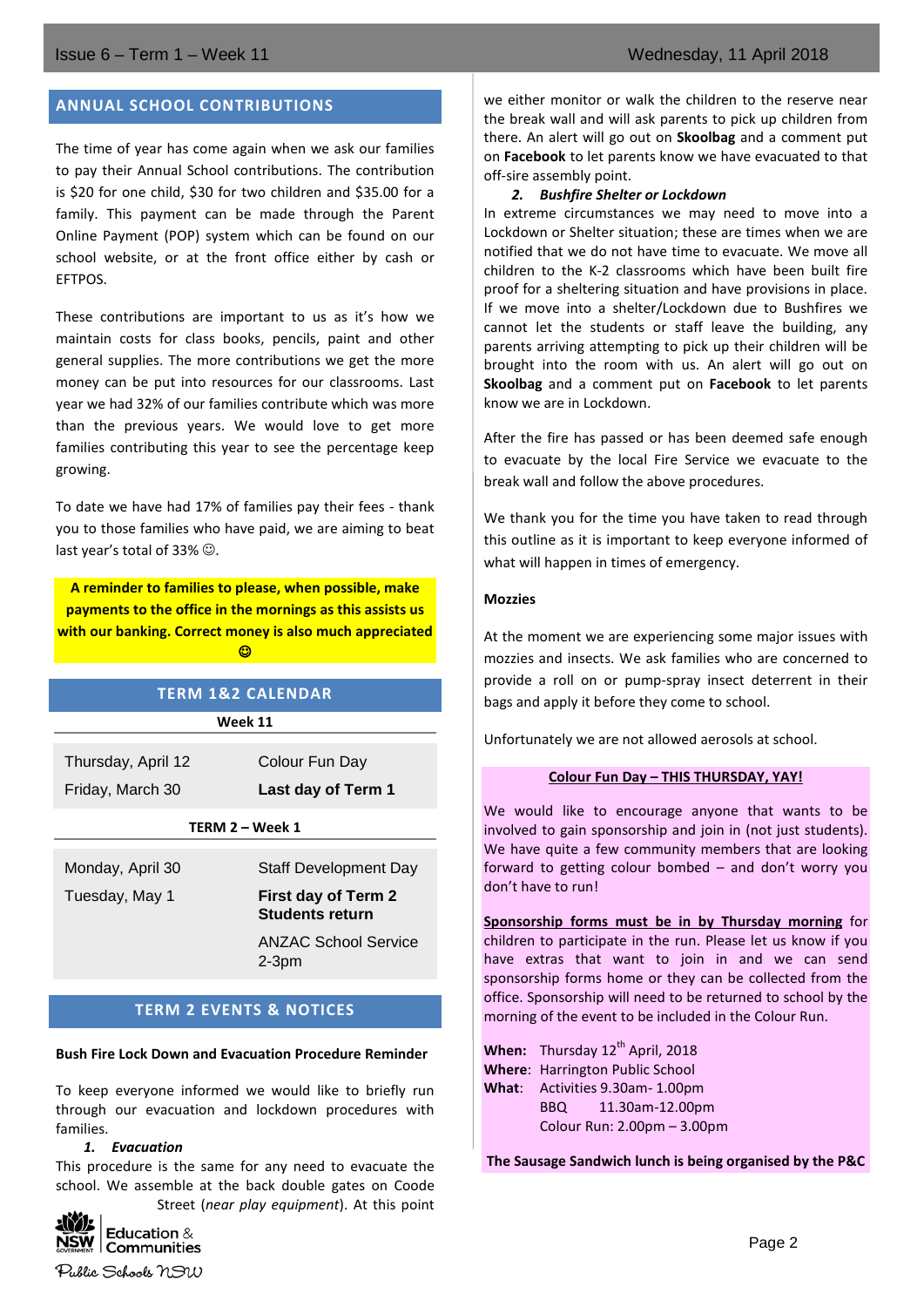#### **WHAT'S COMING UP**



#### **ANZAC March and Town Service**

We have been once again invited to march alongside veterans and current Army, Air Force and Naval personnel at our town ANZAC March. This is an incredibly important event for our children to be involved in and assists them to appreciate and embrace our past and the efforts of all that have gone before us.

Our school captains and vice captains will be a part of the service and our school choir is singing two songs during the service. We ask that as many of our school community be at the march, to stand tall and proud with us, on the date. All students participating in the March will be provided with a thankyou Sausage Sizzle during the next week at school. Our focus across the whole school during Week 1 will be The ANZACs.

**When**: Wednesday 25th April, 2018

**Meet**: Butcher shop on Beach Street at 10.30 am to march at 10.45

**Wear**: Full sport/representative uniform and please bring a hat/water bottle for the service.

#### **ANZAC School Service**

We are holding our school ANZAC service on **Tuesday 1st May** from 2-3pm. We have some special guests attending: Paul Pannowitz, Neil Gibson, Mike Kelly and possibly a member of the Harrington Evening View Club. We would also like to thank in advance Mrs Gai Collison for once again creating the wreaths for the school and town ANZAC services – she is an incredibly valued member of our school community. We welcome all family and community members to attend this school service if they would like to**.**

#### **Mothers' Day stall**

We will be organising a Mothers' Day stall to celebrate the wonderful women in the lives of our students. Gifts will be available for students to purchase for \$3.00 or \$5.00 each. We realised last year that some students were keen to buy more than one gift so we have purchased more this year. The stall will be co-ordinated by School Leaders and Junior PBL Team members.

When: Friday 11th May Cost: \$3.00 or \$5 per gift

#### **NAPLAN in Term 2**

Year 3 and 5 students will be sitting the NAPLAN assessment on Tuesday 15<sup>th</sup> May, Wednesday 16<sup>th</sup> and Thursday 17<sup>th</sup> May. This is an external assessment that takes place nationwide and is used as a point in time reference of how schools and students are performing towards state and national averages. We ask that limited pressure and focus be put on these assessments to avoid unnecessary nervousness and anxiety for students. The school is confident in all students' learning and that the students will participate to the best of their ability at this time. If you have a major concern about your child sitting the assessment please contact myself via the front office or make an appointment to pop in. Accommodations or withdrawal is available.

#### **EOI's for Major School Excursions 2018**

Please remember to bring in the EOI and deposit for your child's major excursion in 2018. It is much easier to start paying it off early. Remember that if you need financial assistance please contact the front office and let us know.

**K-2: Billabong Wildlife Zoo** – Thursday  $27<sup>th</sup>$  September, 2018. Cost: \$15.00

**Stage 2 - Years 3&4**: Coffs Harbour Beach School and Adventure Camp – Wednesday 22<sup>nd</sup> August till Friday 24<sup>th</sup> August, 2018. Cost: \$250.00

**Stage 3 - Years 5&6**: Bathurst Goldfield and Bushrangers Trail plus Historical Sydney – Monday  $20<sup>th</sup>$  August till Friday 24<sup>th</sup> August 2018. Cost: \$420.00

#### **Girls Night In- save the date**



This year we will be hosting a Girls Night In for our Year 4 to 6 girls and mums. This will be a fun evening spent together discussing issues pertinent to girls of this age – we will look at hygiene, relationships and some fun makeup, nail, hair and skin tips.

We will have nibbles provided on the evening as well as some handouts. We invite all our girls to come along, mums are also welcome. More information will come home closer to the event.

When: Wednesday 23<sup>rd</sup> May **From** 5.30-7.00pm **Where**: Blue and Green rooms **What to Wear**: Pyjamas (*fluffy slippers optional*)!

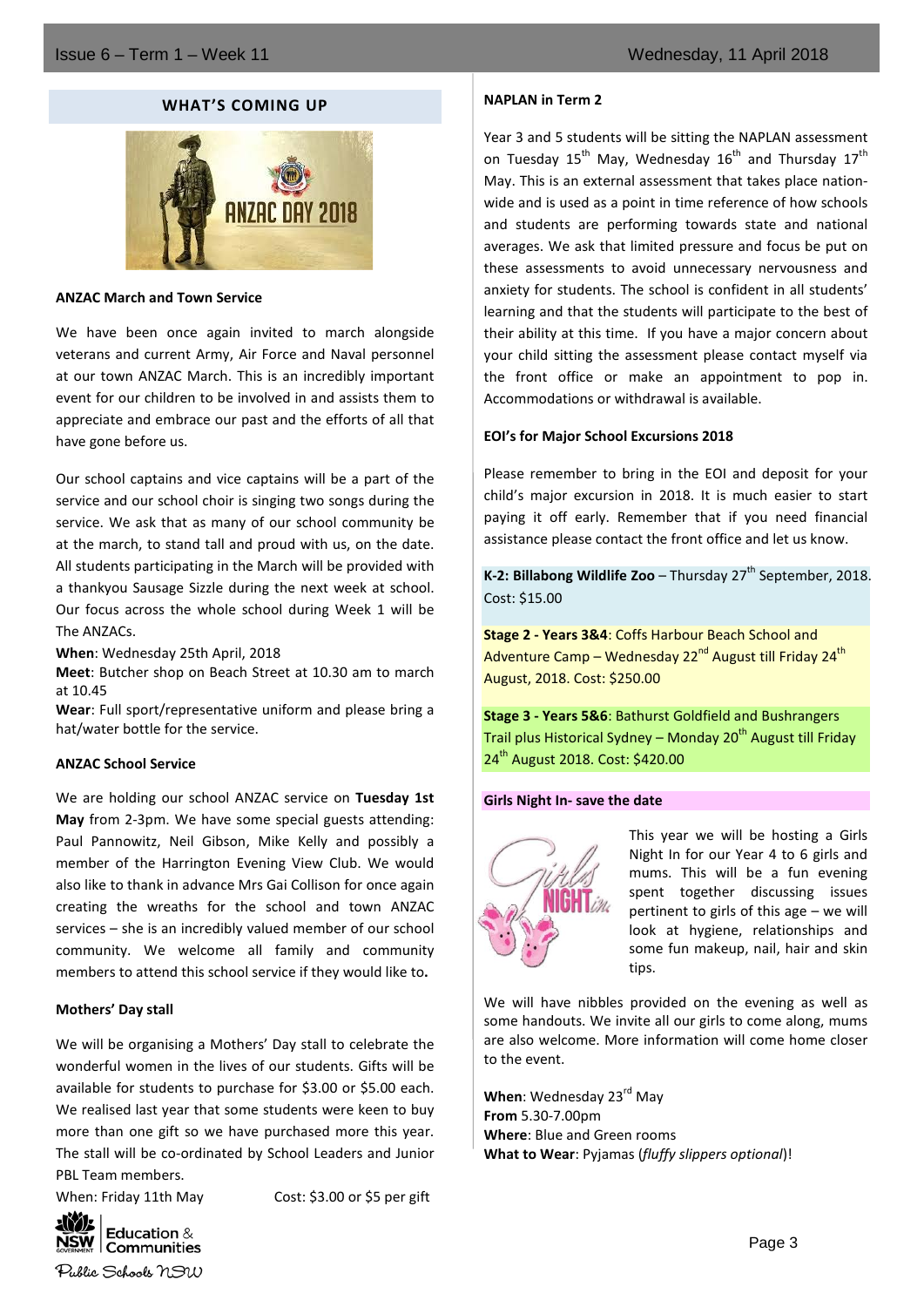#### **MESSAGES FROM THE TEAM**

#### KIDSMATTER

As a staff we are reflecting on our KidsMatter journey and would like to support our families by adding in regular inserts regarding mental health, tips on creating mentally healthy environments and what to do to support each other through times of anxiety or stress. We pride ourselves as being a Mentally Healthy school and do all we can to promote and encourage strong wellbeing practices with our students. If you are ever interested in more information or just need support please come up to the office, we are always willing to assist $\circledcirc$ 

#### CROSS COUNTRY RECORDS

|              | Name                  | <b>Year Held</b> | Time     |
|--------------|-----------------------|------------------|----------|
| 8/9 Yrs Girl | Gemma Eady-Muxlow     | 2016             | 8:18:00  |
| 8/9 Yrs Boy  | <b>Riley Williams</b> | 2018             | 8:55:37  |
| 10 Yrs Girl  | Charli Vassalli       | 2016             | 8:26:00  |
| 10 Yrs Boy   | Brendon Gibson        | 2016             | 9:00:00  |
| 11 Yrs Girl  | Gemma Eady-Muxlow     | 2018             | 11:57:87 |
| 11 Yrs Boy   | Ty Vassalli           | 2016             | 9:50:00  |
| Senior Girl  | Ella Rowe             | 2016             | 14:08:00 |
| Senior Boy   | Mitch Woodward        | 2018             | 11:53:34 |

#### PBL (POSITIVE BEHAVIOUR FOR LEARNING)

Our Junior PBL Team are going strong and we have begun our fortnightly Peer Clubs. Peer referees have also started in the playground and our team members participated enthusiastically at assembly last Friday.

Peer Clubs are run on alternate (odd) weeks from assemblies. These are an opportunity to not only work on curriculum based activities but to develop a variety of social and emotional skills that benefit our entire student body. These lessons have been designed and developed by the Junior PBL Team and will be run by them with a teacher there to supervise only.

#### AWARDS

Don't forget if you have tallied 10 awards please bring them in so we can organise your Gold Awards. For every 10 awards your child is eligible for a Gold Award. Once they have received 50 Awards (5 Gold) they will become an Honour Student.

Once a student has received their 5 Gold Awards, Honour Student certificate and badge they need to collect and submit another 25 awards to receive **Diamond Status**.

Please note that Harrington's Got Talent Awards don't



#### count towards the overall award tally for each level.

#### SCHOOL BANKING

Our School Banking Day is Tuesday. We would like to remind all our families that parents need to fill in the tab in their child's bank book with the details of their deposit so it can be stamped each week.

We now have Banking Bags for each class where students can put their bank books in on Tuesdays. We would like to encourage as many of our students as possible to bank as saving is a great skill to learn.

#### BYOD – BRING YOUR OWN DEVICE

Classes are now participating in technology activities during a variety of different lessons. If you would like your child to participate in the activities with their own devices please complete the required paperwork and return to school. BYOD paperwork can be picked up from the front office at any time.

#### PHONES, HAND HELD DEVICES & SOCIAL MEDIA

This is just a reminder that all phones and hand held devices (iPods, mp3's etc.) are to be kept at the office throughout the school day. They can be handed to the office in the mornings and collected as the students leave.

#### **We would also like to make it very clear that the school does not support primary school students on Social Media.**

We have not had any recent incidents with students but would like to encourage active involvement and conversations regarding cyber safety and social media at home.

We have clear policies and procedures regarding cybersafety and if need be will follow them up with students bullying or inappropriately involving other students on social media sites if they cross over into the school domain.

#### CHECK SKOOLBAG FOR:

- Sporting Schools details
- Friday Sport Organisation
- Event details for each week
- Newsletters and copies of letters/flyers that have been sent home.
- Canteen Menu, Roster and Uniform Price List

This is a great place to find out information and answers to questions about times and places etc. There is a no reply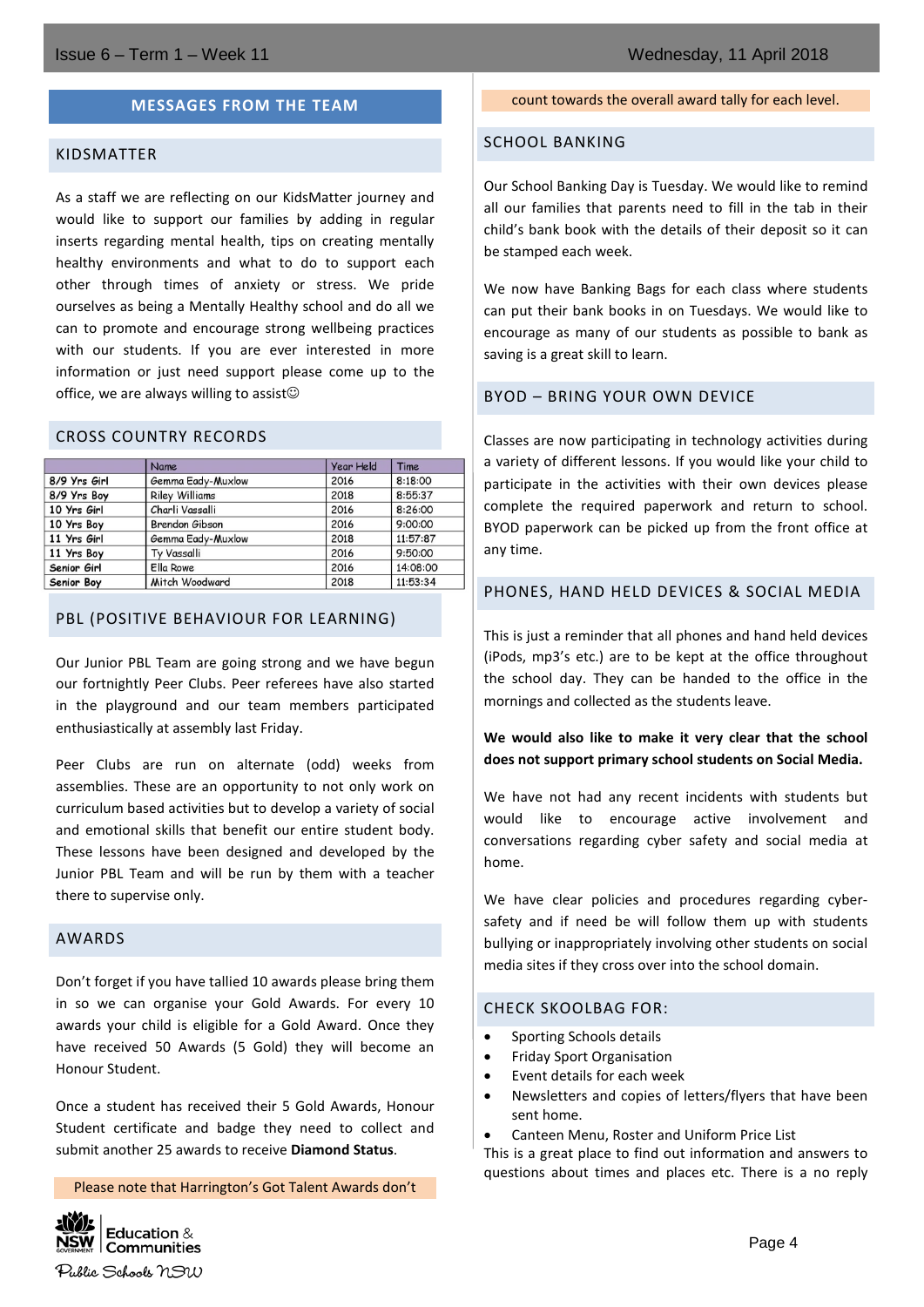### Issue 6 – Term 1 – Week 11 Wednesday, 11 April 2018

system within Skoolbag. You can always call school office during working hours 8.30 -3.30 daily.

#### CHECK FACEBOOK CLOSED GROUP FOR:

- Classroom snippets
- Photos from school events
- Canteen news
- General Community support and encouragement

Please remember that staff are not always looking at Facebook so this is not the best place to ask a question as it is not always an instant response, though I'm sure other parents are happy to assist if they can. Any negative conversations or complaints should be handled privately – please contact the school to set up meetings if you have any issues, this is not the forum and these issues will be quickly deleted.

#### CHECK FACEBOOK PAGE FOR:

- School Promotion
- Celebration of successes
- Events and details

This is a new endeavour for us in 2018 to have a promotional page –please bear with us and if we have any of our community members that would like to assist in its maintenance let Lisa know – all insights are valued!



#### P & C MEETING

We had our March P & C meeting last Monday  $19^{th}$  March. We would like to thank everyone that was able to come along and help us with advice and decisions. The input of our school community is always important!

Our next P & C meeting is on **Monday 21st May, 2018** from 6.00pm in the staffroom. New members are always welcome!

#### PIE DRIVE- TERM TWO FUNDRAISING

In Term 2 the P & C are running a pie drive through Timbertown Pies. There is a huge choice of pies available, including meat, fruit and GF, small or family size – YUM! and they'll be delivered in time for the June long weekend.

Order forms will come home in Week 1 of next term and need to be returned to the office with payment by the **21st of May** so the orders can be put in and ready for the long weekend.

More information will come home with your order forms in the first week of Term 2.

### GIRLS NIGHT OUT- CHANGE OF DATE

Our new date for The Girls night out is **Friday 18th May** and we will be gathering at Harrigan's from 6.00pm. Please come along and join us as it's a great informal opportunity to connect with the ladies in our community. You can accept the invitation on FB or return the slip that was sent home.

#### CANTEEN NEWS

The canteen is crying out for more volunteers! If you can offer some time or are happy to go on an emergency call up list when someone is away your support would be greatly appreciated.

You can also offer a POWER HOUR, just drop in for an hour at the start of the day or for the clean up!

We have also be put a notification in Tell Everybody to put the call out to any community members that may like to give up some time and help out in the canteen. If you know anyone that may be interested please forward our details on to them or get them to contact the front office. The only requirement needed to help out is a Volunteer Working with Children Check which is free and can be obtained online *(search WWCC)*

#### BOOK CLUB

Book Club is such an exciting part of your child's school experience. I remember the Book Club brochures coming home with my own children and how excited they became and desperate to be allowed to choose something from the catalogue. Mrs Neolie Eady is our current Book Club Coordinator and absolutely loves what she is doing but she is asking for some other interested parents/grandparents or community members that may like to learn how to run Book Club so she can phase out over the next few years.

The job involves organising with office staff for the catalogues to be handed out to staff and students, collecting and collating orders- a lot of this is online now and collating and handing out the orders once they come back to school.

In 2017 the Book Club raised \$430 to be used to purchase books and resources for the school. The money that we gain for resources comes from book club sales throughout the year and we are so grateful for the Book Club support our families give